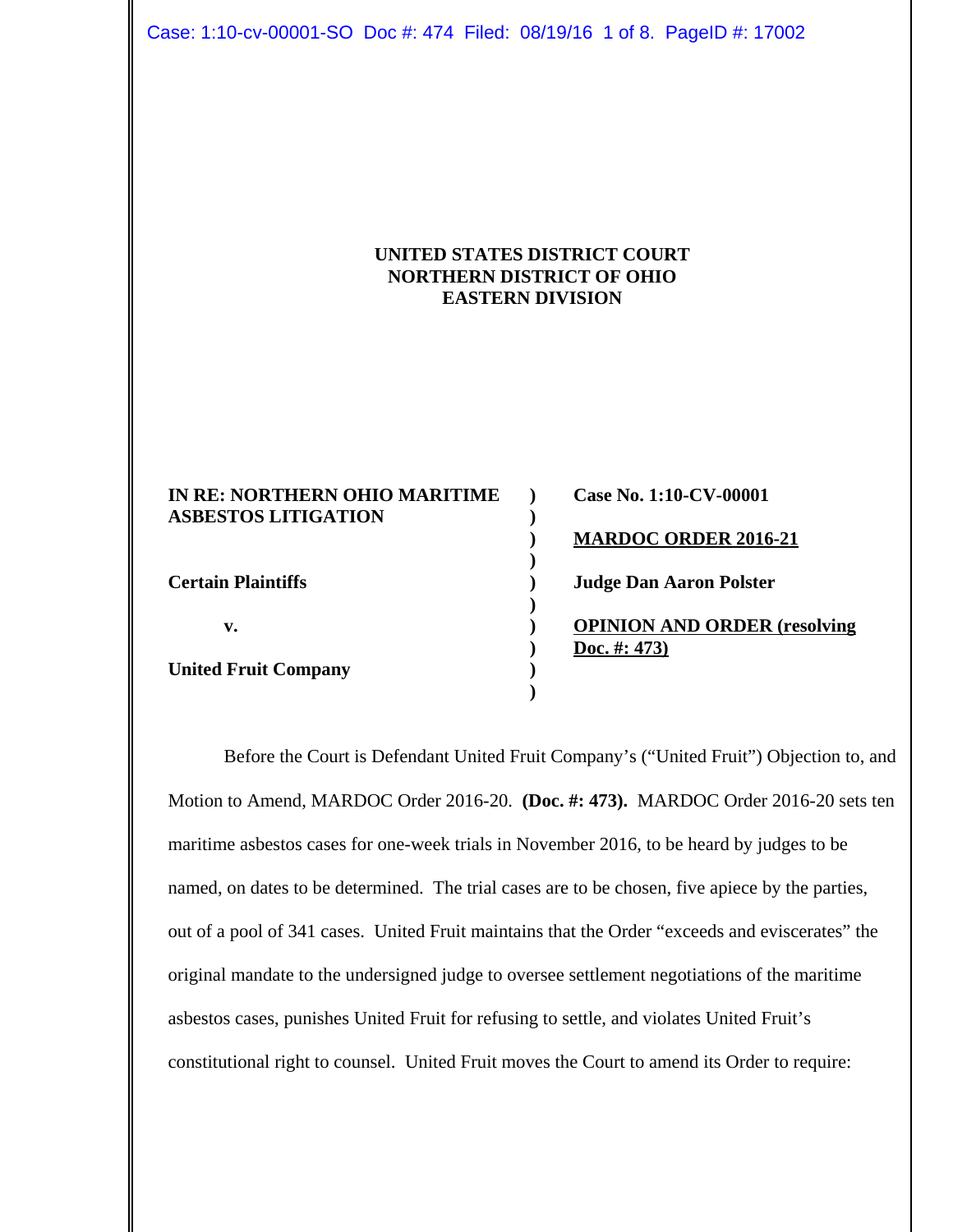#### Case: 1:10-cv-00001-SO Doc #: 474 Filed: 08/19/16 2 of 8. PageID #: 17003

(1) Selection by random draw of 10 cases wherein United Fruit is a defendant to be set for trial; and

(2) consistent with the Local Rules, assignment of each selected case to a district judge for further proceedings including a rule 16 pretrial conference, entry of a scheduling order including reasonable updated discovery, expert disclosures, pretrial conference and trial.

For the reasons that follow, United Fruit's motion is **DENIED.**

**I.**

The cases at issue here are part of this Court's maritime asbestos or MARDOC docket, which, beginning in the late 1980's, saw a large influx of asbestos exposure cases filed by merchant marines who sailed aboard commercial vessels. Such asbestos exposure claims continued to be filed against shipowners and product manufacturers throughout the 1990s and into the 2000s, and the alleged exposures in many of these cases date back to the 1950s. In the 1990s, the Judicial Panel on Multidistrict Litigation began consolidating cases pending on the MARDOC docket with cases from 87 other judicial districts and transferring them to the Eastern District of Pennsylvania as part of MDL-875.

The cases now before this Court, in which United Fruit is named as a defendant, were part of MDL-875 until late 2014, when approximately 2000 cases were remanded to this district. During that time, MDL-875 was overseen by three different judges, and the Defendants, including United Fruit, had many years to engage in fact and expert discovery and motion practice. When the cases were finally remanded to this Court, the MDL judge certified them as trial ready, meaning that discovery and motion practice was complete. Many, if not most, of the plaintiffs are now deceased.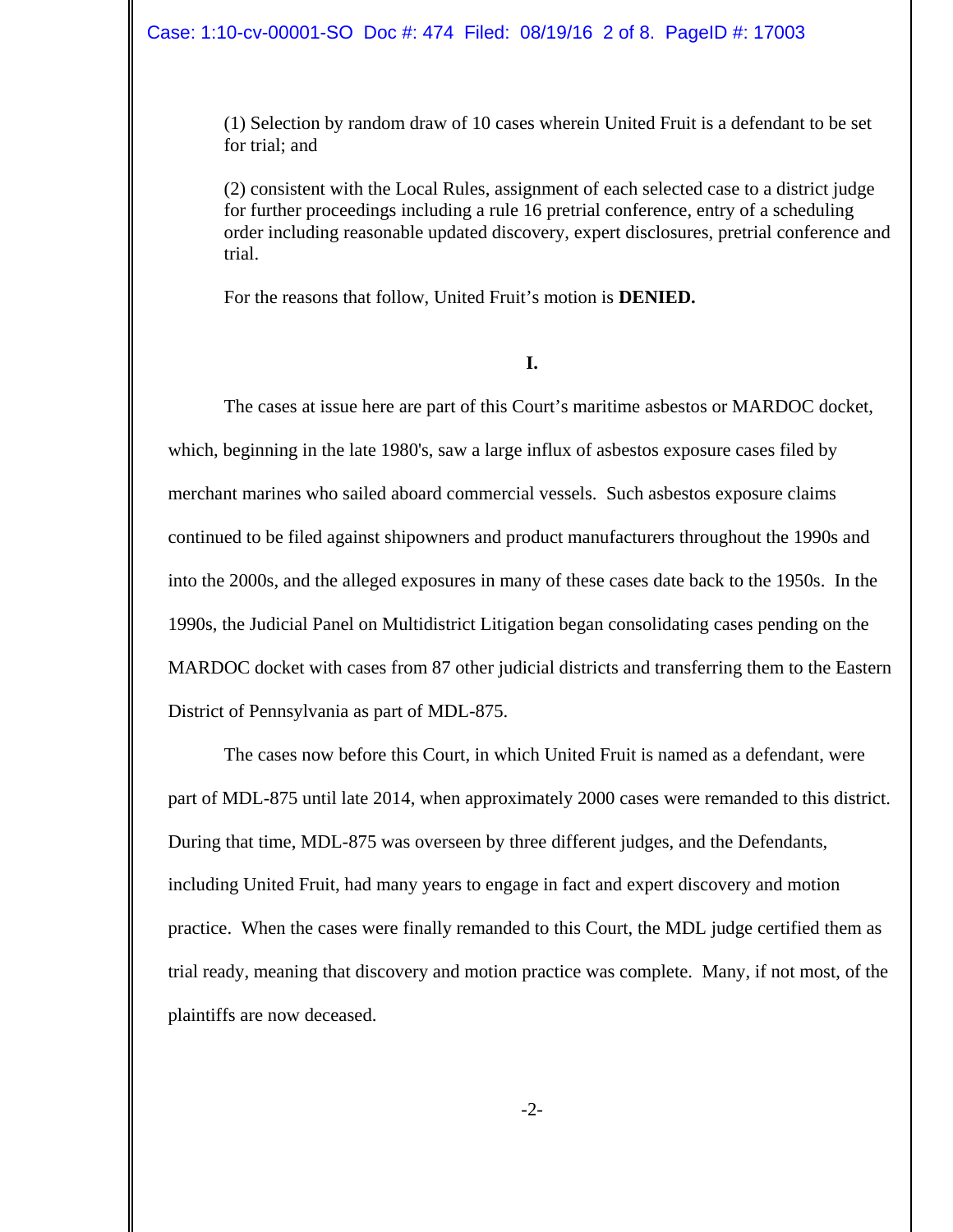In February 2015, Chief Judge Solomon Oliver authorized the undersigned and the recently-deceased Judge David A. Katz to oversee management of the MARDOC docket. The Court worked closely with counsel for Plaintiffs and numerous shipowners to mediate a global settlement. When the process proved unsuccessful, the Court proposed, and the parties agreed to, the selection of 26 cases for one-week bellwether trials, of which ten would ultimately be tried in March, 2016. Plaintiffs selected thirteen cases, and shipowner defendants, including United Fruit, selected thirteen. United Fruit was named as a defendant in five of the cases selected. Although the cases had been certified as trial ready, the Court permitted additional discovery. The parties engaged in extensive pretrial motion practice, presenting numerous in limine and *Daubert* challenges to named experts. United Fruit fully participated in the discovery and *Daubert* process.

Throughout this time, both Judge Katz and the undersigned continued efforts in mediating resolutions. In some cases, we resolved the entire inventory of a given shipowner, and, in other cases, just the trial cases. Ultimately, the Court mediated the resolution of all five cases against United Fruit shortly before trial. Juries were seated and trials commenced in two cases involving another shipowner, but the undersigned mediated a settlement of that shipowner's entire inventory of cases before the trials concluded.

In the weeks and months that followed, the Court engaged Plaintiffs and United Fruit in settlement discussions relating to United Fruit's remaining inventory of cases. It was made clear at the outset, and repeatedly during numerous phone conferences with Counsel, that if mediation proved unsuccessful, the Court would set cases for trial. On April 11, 2016, the Court established a protocol for resolution of the United Fruit inventory, setting deadlines for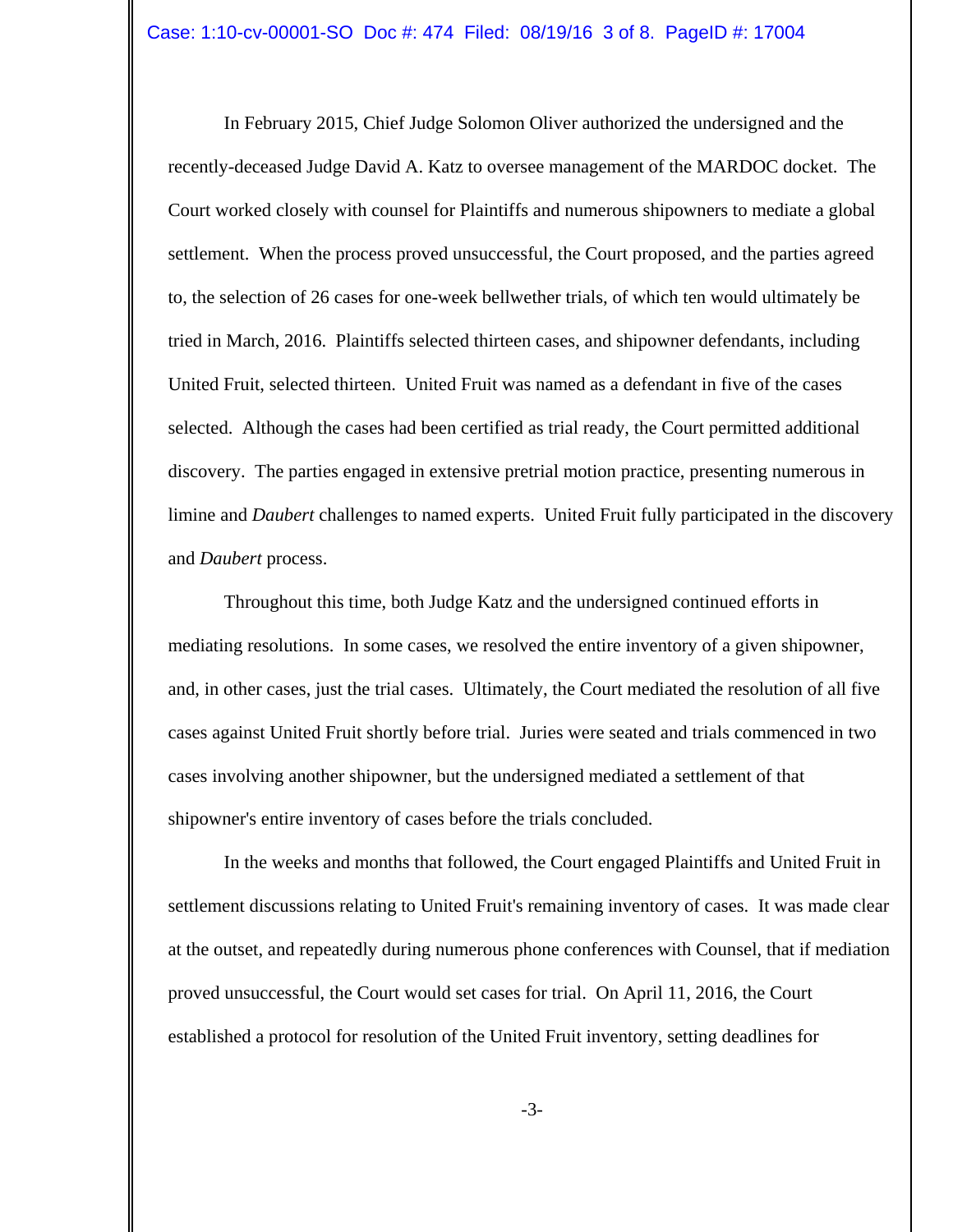identifying viable cases and for making demands and offers. An in-person settlement conference was set for August 11, 2016. The parties appeared before the Court on that date, but their efforts at negotiating a settlement proved unsuccessful.

On August 12, 2016, the Court issued MARDOC Order 2016-20, which established that "ten United Fruit MARDOC trials will be heard in November 2016, on dates, at times, in locations, and before district judges all to be determined." (Doc. 472 at 1). The Court ordered that by noon on August 18, 2016, Counsel were to submit to the Court a list of ten lung cancer cases to be heard in November 2016, with Plaintiffs selecting five cases, and United Fruit selecting five cases. Plaintiffs submitted their list of five cases in a timely fashion, but United Fruit has not done so. The Court further ordered that by August 31, 2016, Plaintiffs' Counsel are to submit a list of co-worker witnesses they plan to call at trial. The Court had previously ruled that to survive dismissal if plaintiff is deceased, there must be at least one co-worker testifying who worked in a similar job, on the same ship, at approximately the same time as the decedent, and who could testify about his own (the co-worker's) exposure to asbestos. It was also ordered that trial materials, including trial briefs, exhibit and witness lists, signed stipulations of fact, and joint neutral statements were to be filed by October 13, 2016. A final pretrial conference was set for Monday October 24, 2016 at 1:00 p.m.

#### **II.**

United Fruit now objects to MARDOC ORDER 2016-20 and moves for an amendment providing for (1) random selection of cases to be assigned to trial judges by random draw; and (2) issuance of a revised scheduling order that includes a Rule 16 conference.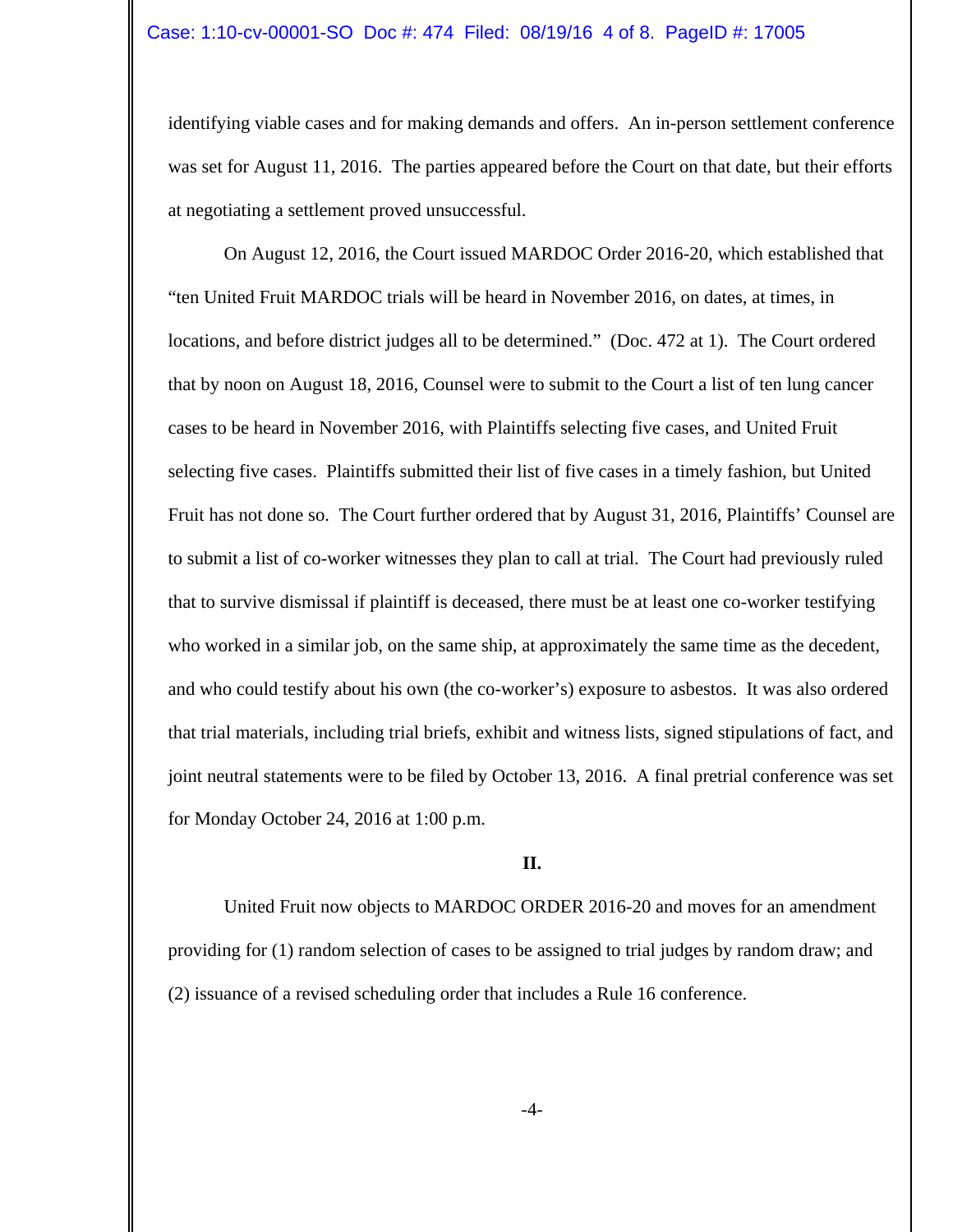United Fruit argues that by setting ten jury trials in one month, the Court is punishing United Fruit for failing to settle its inventory of cases; that United Fruit is being deprived of critical fact discovery, including the identity of witnesses; that United Fruit is being deprived of the opportunity to conduct expert discovery; and that United Fruit's constitutional right to counsel is being violated.

Setting cases for trial is not a punishment, and the Court is not punishing United Fruit or Plaintiffs. The requirement that a litigant participate at trial comes as an ordinary consequence of being named in a lawsuit. The MARDOC cases were returned to this Court with the certification that discovery and motion practice were complete, and it is the ordinary practice of this Court, after discovery and motion practice is completed, to promptly schedule trial. Both Plaintiffs and United Fruit had advance notice that the Court would promptly schedule trials if the cases were not settled on August 11.

Further, the Court's schedule will not deprive United Fruit of any discovery it needs in addition to what was discovered in MDL-875. United Fruit maintains that since the Court's order did not include provisions for discovery in advance of trial, it will not have the discovery needed to defend itself at trial. As already noted, these cases were remanded to this Court with the certification that they were trial ready. Many of the cases on the MARDOC docket are decades old, and there is no dispute that United Fruit has had every opportunity to conduct both fact and expert discovery while its cases were part of MDL-875. And there is no dispute that United Fruit has already retained general experts who have produced expert reports to be used in the previous round of trials, which the Court has every reason to believe will be used in the November trials. Plaintiffs' generic experts were all deposed earlier this year. The Court has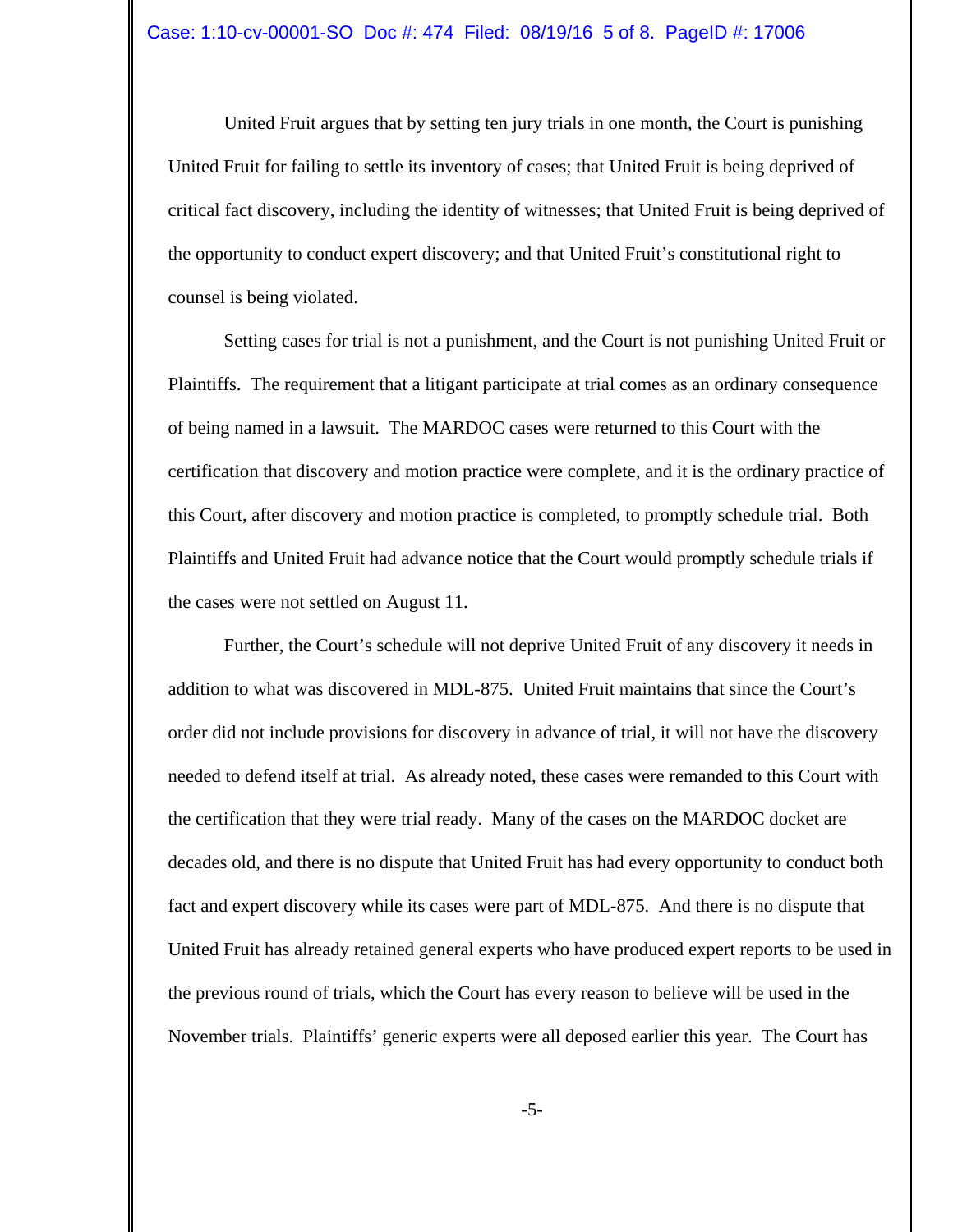already decided that all *Daubert* rulings made in connection with the March, 2016 trials will be binding as to the November, 2016 trials. To the degree that additional fact or expert discovery is needed, the Court assumed, it seems erroneously, that experienced counsel would be able to reach agreement on a discovery timetable. Because it appears Counsel are not willing to even try to set a schedule for themselves, the Court will provide a discovery time table in the conclusion to this order.

United Fruit asserts that this Court should strictly abide by the Local Rules and distribute its cases randomly pursuant to L.R. 3.1(a). This Court has discretion in how it manages its docket, and allowing both Plaintiff and Defendant to choose five cases apiece from a large pool does not exceed that discretion. *In re NLO, Inc.*, 5 F.3d 154, 157 (6th Cir. 1993) ("District courts unquestionably have substantial inherent power to manage their dockets."). In complex litigation such as this, this Court may use its discretion to "determine for itself how assignment of complex litigation should be made: according to the court's regular case -assignment plan, under a special rotation for complex cases, or to judges particularly qualified by reason of prior experience." Manual for Complex Litigation (Fourth Edition 2004). Given the number and age of the MARDOC cases and the burden that their ultimate disposition will place on this Court, it is within the discretion of the undersigned to assign these cases in a manner that promotes their fair and efficient resolution. The method chosen by the Court will accomplish that goal.

The Court is at a loss to see how it is unfair to United Fruit to allow the parties themselves to select the cases for trial. The Court chose the method it did to ensure that cases would be evenly divided between those likely to favor Plaintiffs and those likely to favor United Fruit. After all ten cases have been resolved, whether by jury verdict or otherwise, the parties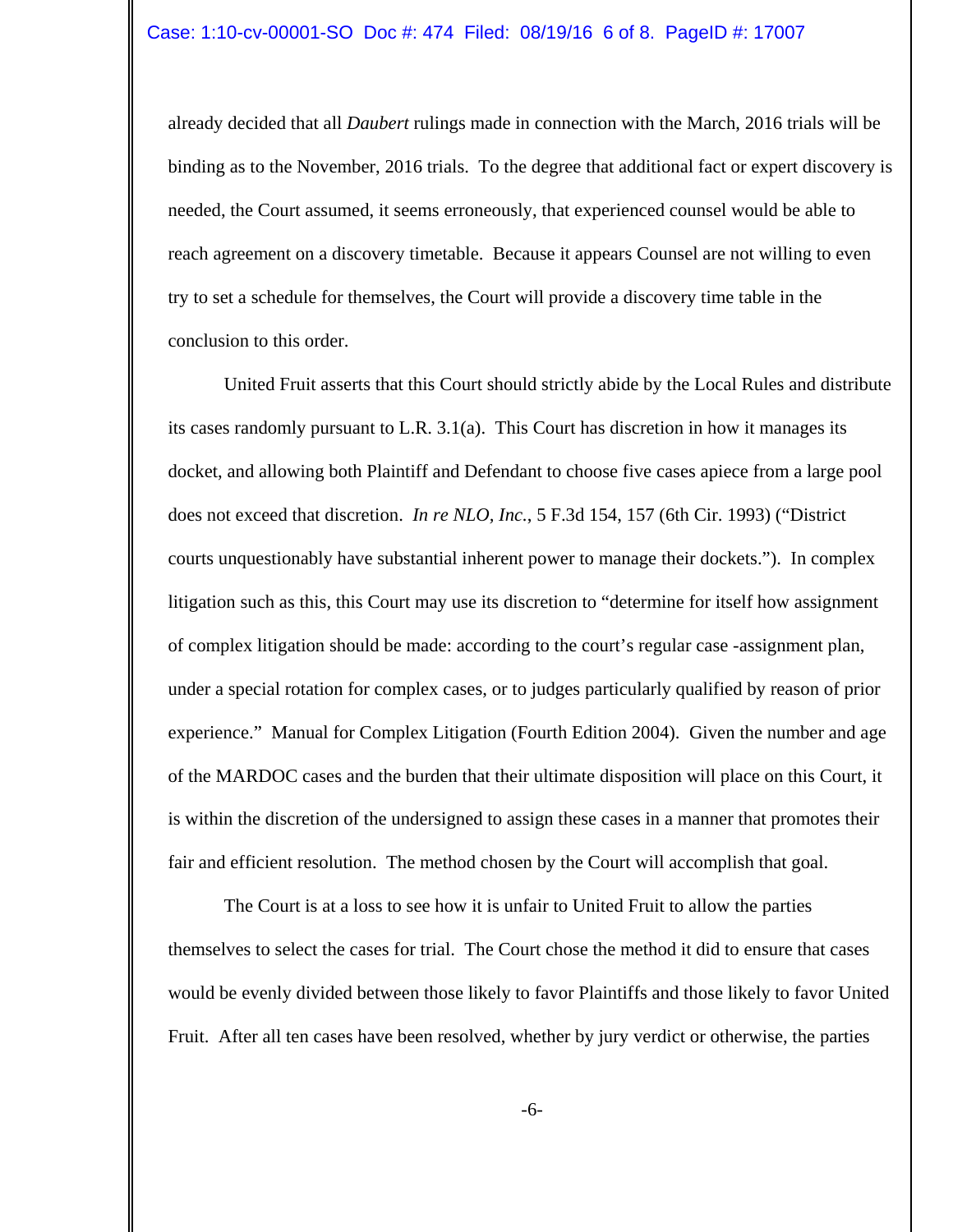should have sufficient data upon which to reach a settlement of the entire inventory of United Fruit cases.

MARDOC Order 2016-20 does not infringe upon United Fruit's right to counsel. United Fruit seems to suggest that it has a constitutional right to have each and every one of its cases tried by Attorney Michael Cioffi. First, as a practical matter this is untenable. If the Court held one trial a week with Mr. Cioffi as counsel, it would take seven years before all 341 cases were tried. Again, as a matter of this Court's inherent discretion to manage its docket, the undersigned cannot reasonably allow such a course of action, particularly since these cases are already more than twenty years old. United Fruit cites numerous cases which it claims stand for the proposition that a civil litigant is constitutionally endowed with its choice of counsel. *See, e.g., Bottaro v. Hatton Associates*, 680 F.2d 895, 897 (2d Cir. 1982) ("[A]ll litigants [have] a right to select their own counsel. While the right may not be absolute, it can be overridden only where compelling reasons exist."). This Court is not preventing United Fruit from choosing counsel. United Fruit may hire any lawyer it wishes should Mr. Cioffi be unavailable to try a particular case. To the extent that United Fruit believes that it has a right to have Mr. Cioffi and Mr. Cioffi alone try each and every MARDOC case, this right is plainly overridden by the burden that exercising that right would have on Plaintiffs and this Court.

A Rule 16 case management conference is not needed in this instance. This Court has facilitated and participated in countless meetings with Counsel for Plaintiff and Counsel for United Fruit. The purpose of the Rule 16 conference has already been fulfilled, particularly given the extensive discovery and motion practice that was conducted in connection with the March, 2016 trials.